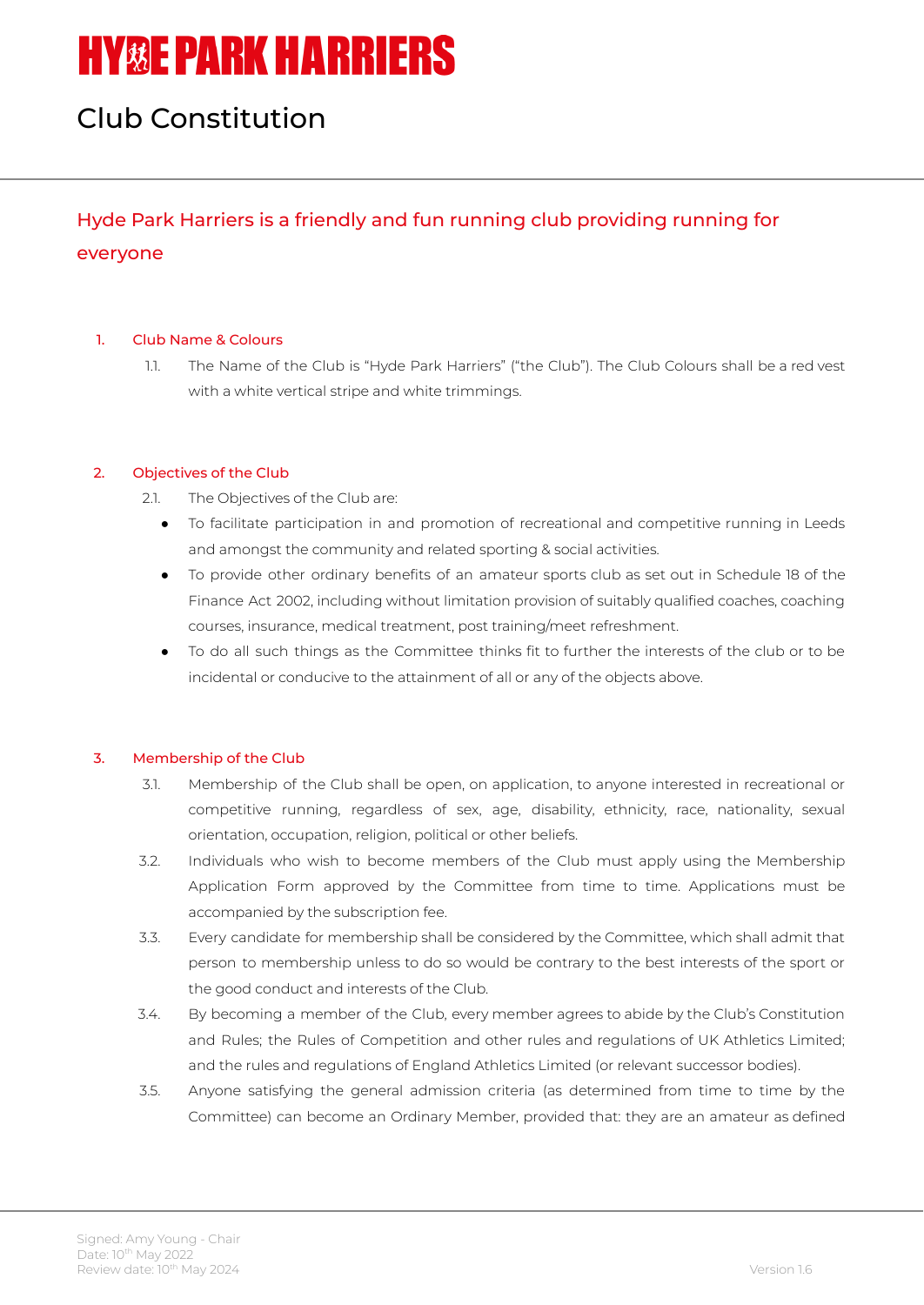from time to time by UK Athletics and that they are aged over 16 at the date of their application.

- 3.6. There are two classes of ordinary membership; Senior and Junior. Anyone under the age of 16 years at the date of their application shall join as a Junior Member and will not have voting rights.
- 3.7. Ordinary Members (other than Junior Members) shall be entitled to receive notice of, attend and vote at general meetings of the Club.
- 3.8. Life Membership will ordinarily be granted only in recognition of a significant personal contribution to the Club's affairs.
- 3.9. The total number of Life Members is not limited, but only one Life Memberships may be granted in any two financial years. Individuals to be appointed as Life Members shall be proposed by the Committee and elected at an Annual General Meeting and must have the support of two thirds of voting members present. Life Members are required to pay the England Athletics membership fee but are exempt from payment of annual subscriptions but shall otherwise have the same rights as Ordinary Members.
- 3.10. The Club, as a condition of membership, requires annual subscription fees to be paid by Members of the Club, as determined from time to time by the Committee provided that the Committee shall ensure that the subscription fees are set on a non-discriminatory basis and do not preclude open membership of the club. The committee will from time to time set a reduced subscription fee payable by Members under 16.
- 3.11. Ordinary Members shall pay their subscription fees into the Club's Bank Account by 31st May each year, unless an alternative date is announced by the Membership Secretary. Members having arrears of subscriptions of more than six weeks will have their membership automatically terminated and will not be eligible to participate in the affairs or activities of the Club, including voting in any General Meeting. Payment of a full subscription at a later date will enable the former member to be readmitted by the Committee.
- 3.12. Members may resign from membership at any time by notice to that effect given to the Membership Secretary. A member who resigns shall not be entitled to any refund of subscriptions in respect of the remaining period.
- 3.13. Membership shall not be transferable and shall cease immediately on death or on the failure of the member to comply with any condition of membership set out in this Constitution.
- 3.14. The Committee shall have the power to expel a Member when in its opinion it would not be in the interests of the sport or the Club for them to remain a member. Such expulsion shall be carried out in accordance with the Disciplinary Procedures set out below.
- 3.15. Any person shall, upon ceasing to be a Member of the Club, forfeit all rights to and claims upon the Club and its property and funds.

#### 4. The Club Committee

- 4.1. The day-to-day management of the Club shall be deputed to a Committee consisting of four Officers of the Club and not more than eight Ordinary Committee Members.
- 4.2. The Officers of the Club shall be the Chair, the Treasurer, Secretary and the Membership Secretary, who shall be nominated in accordance with the procedure entitled "Election of Committee" set out below and elected by the Members at the Annual General Meeting.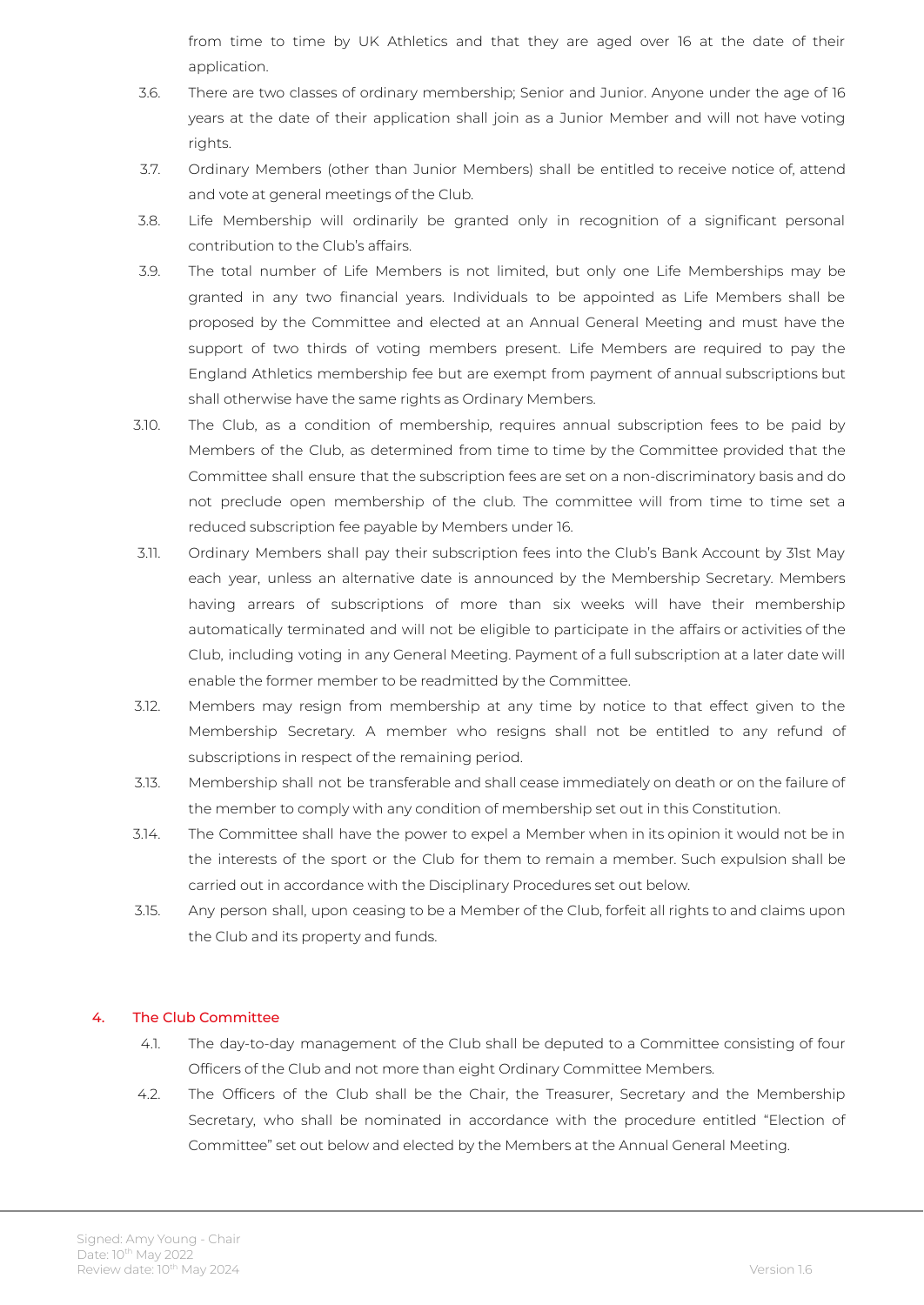- 4.3. The Officers shall remain in office for a term of two years after their election until the end of the Annual General Meeting in the second year after their election and shall be eligible for re-election. These Officers may delegate and assign tasks to other members of the Committee and Club.
- 4.4. The Ordinary Committee Members shall be nominated in accordance with the procedure entitled "Election of Committee" set out below and elected by the Members at the Annual General Meeting. The Ordinary Committee Members shall remain in office for a two-year term until the end of the Annual General Meeting two years after their election and shall be eligible for re-election.
- 4.5. Ordinary Committee Members shall aid the Officers by undertaking tasks and roles to facilitate the day-to-day operation of the Club. The allocation of these duties shall be by mutual consent between the Officers and the respective Ordinary Committee Member. Duties may be reallocated at any time as required and may be delegated to Members of the Club. The Ordinary Committee Members shall report to and advise the Committee on the status of such tasks.
- 4.6. Committee Members are neither required to pay the England Athletics membership fee and are also exempt from payment of annual Club subscriptions.

#### 5. Election of the Committee

- 5.1. Any Member may be nominated by any other two Members, with their approval, as a candidate for any of the posts of Officer or Ordinary Committee Member by notice in writing (including email) to the Secretary. Members will be given at least two weeks to submit nominations and supporting statements before the specified date of the Annual General Meeting. Nominations will be circulated to members at least one week prior to the Annual General Meeting.
- 5.2. A Member may accept nomination for any of the separately elected posts constituting the Committee, subject to being eligible to hold only one of these posts at any time. If a Member shall be elected to a post during the prescribed course of business, their name shall be deleted from all subsequent voting for the remaining elected posts at that meeting.
- 5.3. If the number of candidates for the post of any Officer (as each falls for election) is only one, that candidate shall be declared elected unopposed. If the number of candidates is more than one, ballot papers shall be prepared containing in alphabetical order all the names thus proposed: every eligible Member may vote for each office with the first candidate to reach a majority elected.
- 5.4. If the number of candidates for election as the Ordinary Committee Members shall be equal to or less than the number of vacancies, they shall be declared elected unopposed. If the number of candidates is greater than the number of vacancies, ballot papers shall be prepared, containing in alphabetical order all the names thus proposed: every eligible Member may vote for as many candidates as there are vacancies and those candidates with the most votes will be elected until all vacancies are filled.
- 5.5. The office of an elected member of the Committee shall be vacated if he or she:
	- 5.5.1. Resigns at any time by notice in writing to that effect given to the Secretary and such resignation shall take effect immediately.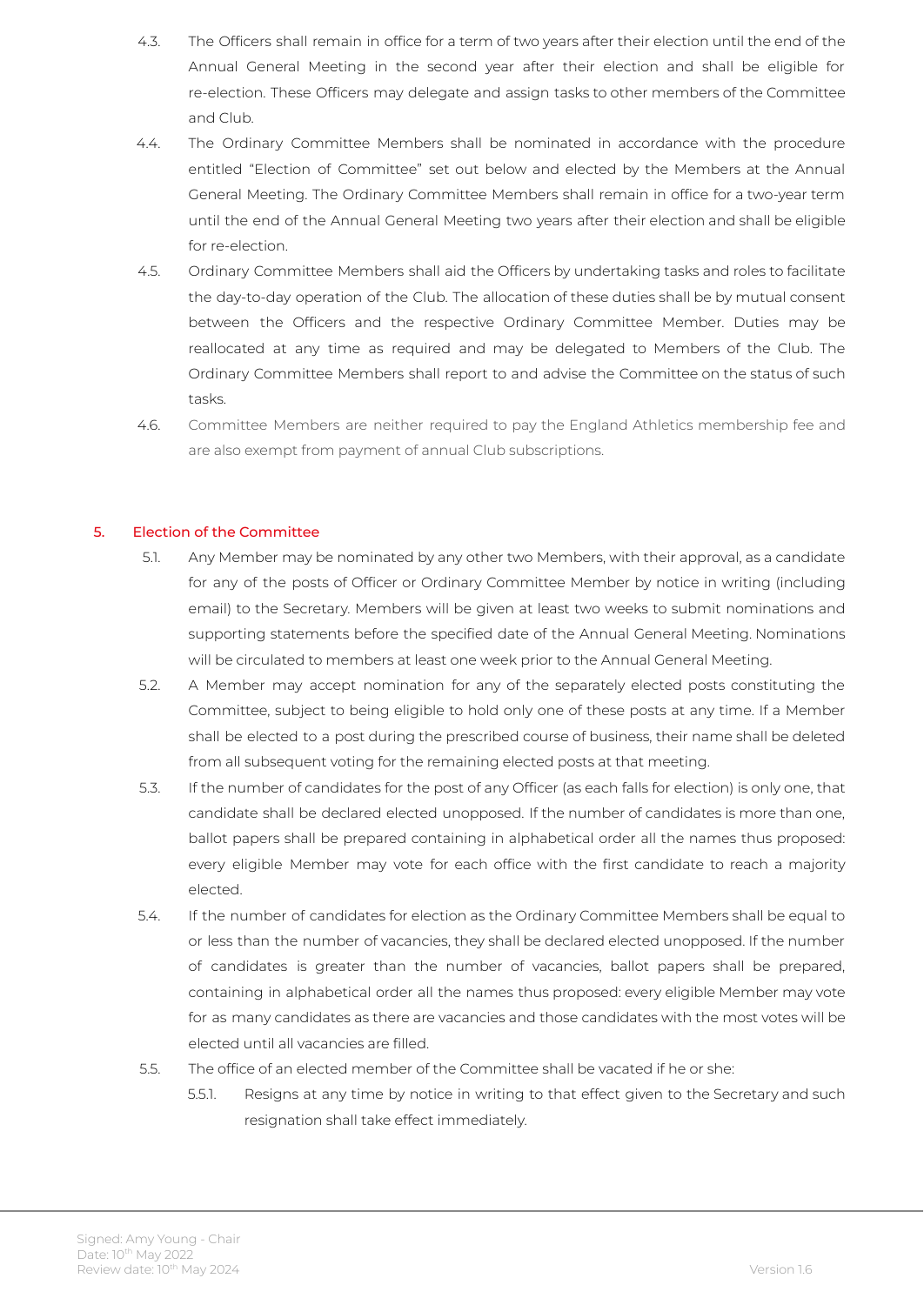- 5.5.2. Ceases to be a member or shall be excluded or suspended from the Club under disciplinary proceedings.
- 5.5.3. Is absent from the Committee Meetings for more than three consecutive or one half of Committee meetings without the explicit consent of the Committee, such consent to be recorded in the minutes of the Committee.
- 5.5.4. A member of the Committee who is absent from one half (rounded to the nearest whole number) or more of properly organised Committee meetings without the explicit consent of the Committee between any two AGMs shall be deemed to have vacated their position and shall be ineligible to stand for re-election.
- 5.5.5. Is asked to resign by all the other Committee members, acting together.
- 5.6. The Committee shall have the power to appoint a Member to fill any casual vacancy on the Committee or amongst the Officers until the next Annual General Meeting. Any Committee Member so appointed shall retire at the next Annual General Meeting but shall be eligible for election at such meeting in accordance with the provisions for Proceedings at General Meetings. Any Officer so appointed shall only remain in office until the AGM at which their predecessor was due to retire.
- 5.7. In addition to the AGM and Open Committee Meeting the Committee shall hold a closed meeting at least eight times each year in person and as often as may from time to time be necessary. Any meeting may be held in a manner agreeable to the committee (including in person, by telephone or video-conferencing).
- 5.8. Two-thirds (rounded to the nearest whole), of the voting members of the Committee shall be the quorum necessary for the transaction of business. A meeting of the Committee at which a quorum is present and has been properly convened shall be competent to exercise all the powers and discretions invested in the Committee by these Rules.
- 5.9. The Committee may act notwithstanding any vacancy in its numbers, so long as the number of members of the Committee entitled to vote is not reduced below three in which case it shall be entitled to act only for the purpose of appointing or arranging the election of new members of the Committee.
- 5.10. Questions arising at any meeting shall be determined by a simple majority of votes illustrated by a show of hands. In the case of an equality of votes, the Chair shall have a casting or additional vote.
- 5.11. The Committee may regulate their meetings and proceedings as they think fit. The Committee shall, as soon as is reasonably possible after a meeting, make available to members abridged notes recording any decisions that it has taken. As soon as is reasonably possible after a meeting, the Secretary shall distribute minutes of the meeting to the other Committee members for comment.
- 5.12. The dates of all committee meetings will be advertised to members in advance to allow members to raise items for discussion. Members are invited to contact the committee to raise any issues for discussions at any time. Enquiries and issues will be discussed within the committee as soon as possible, and members will be updated in due course.. The Committee may invite persons who are not members of the Committee to address a meeting of the Committee. Members can request in writing (email) to attend a committee meeting to discuss a particular issue the email must outline the item for discussion. The individual will be requested to leave the meeting after the item has been discussed. In the interest of openness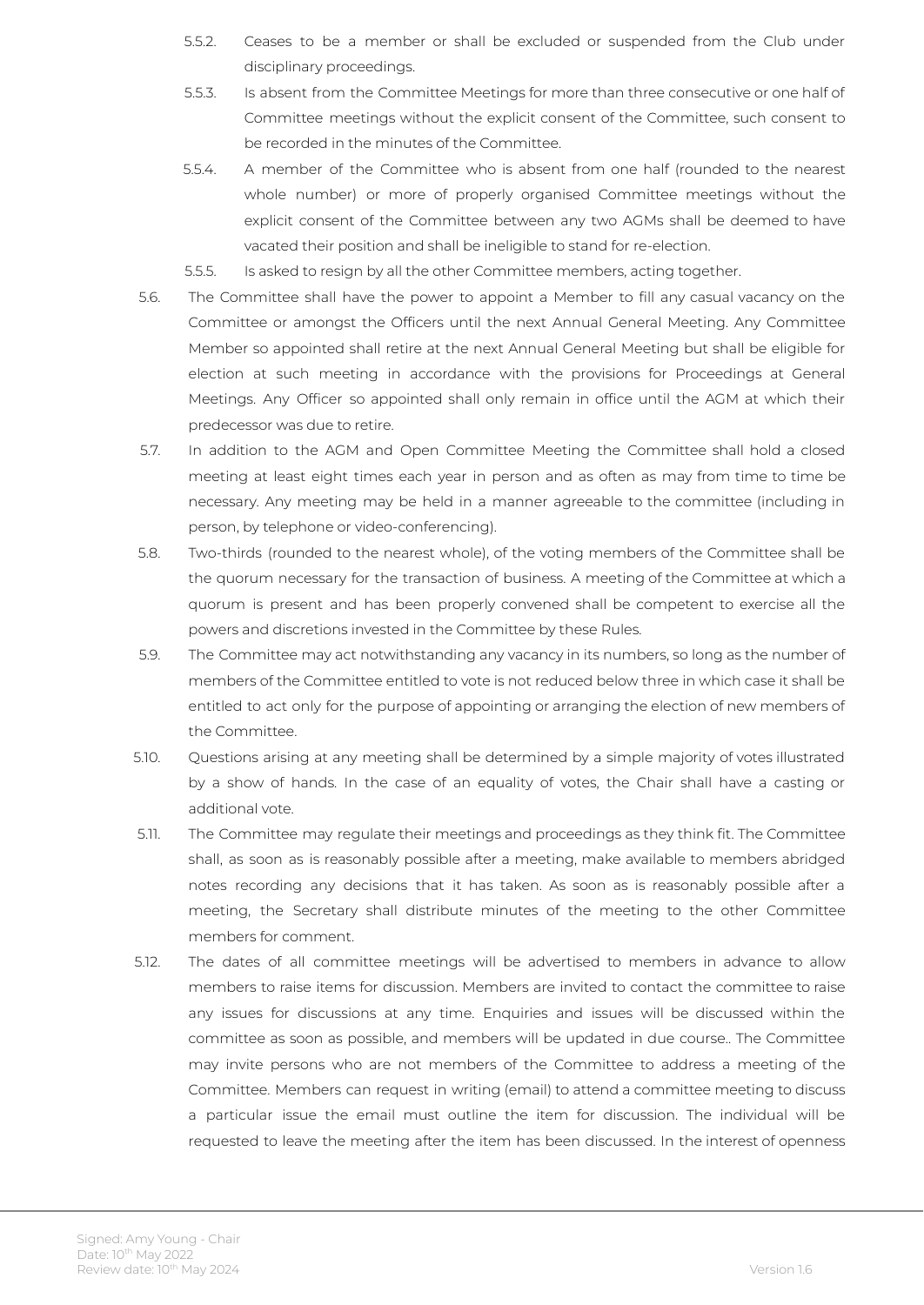and transparency members can also request in writing to attend to observe a closed committee meeting in progress. In these circumstances the individual will not take part in the meeting and will be asked to leave should a confidential or sensitive item be raised. Requests to attend a closed committee meeting must be addressed to either the secretary or Chair. Requests will be considered by the committee and where possible a date set within two months. Normally no more than two guests shall attend any one closed committee meeting. Should the request not be agreed a reason will be given in writing to the member.

- 5.13. The Committee shall be responsible for the management of the Club and shall have the following specific powers to:
	- Make Club Rules and regulations to allow for the day to day operation of the Club and its activities. Such Club Rules may not supersede or contradict provisions of the Constitution and must be reasonably available to Members.
	- Operate a Member's Welfare policy in accordance with the Policy and Procedures issued by UK Athletics Limited.
	- Make and give receipts, releases and other discharges for any amount payable to the Club and for claims and demands of the Club.
	- Invest, place on deposit and deal with any finances of the Club not immediately required upon any investments or securities which the Committee thinks fit.
	- Issue, sign, draw, endorse, negotiate, transfer and assign all cheques, bills, drafts, promissory notes, securities and instruments, negotiable and non-negotiable, to operate on the Club's banking accounts.
	- Enter into all such negotiations and contracts and rescind and vary all such contracts and execute and do all such acts, deeds and things in the name of, and on behalf of, the Club as they may consider expedient.
	- Pay all the costs and expenses of, and incidental to, any of the aforesaid matters and things.
	- Determine how and by whom any such power shall be executed, operations effected and documents signed or things done.
	- Appoint Members or sub-Committees consisting wholly or partly of the members of the Committee to exercise such functions as the Committee may from time to time delegate to them.
	- Organise Club activities.
- 5.14. The members of the Committee shall be entitled to an indemnity out of the assets of the Club for all expenses and other liabilities properly incurred by them in the management of the affairs of the Club.

#### 6. General Meetings

- 6.1. The accidental omission to give any such notice to, or the non-receipt of any such notice by, any person entitled to receive the same shall not invalidate the proceedings at any General Meeting. Every notice calling a meeting shall specify the general nature of the business to be transacted and shall specify if the meeting is to be an Annual General Meeting.
- 6.2. At all such meetings the Chair, or in their absence the Deputy Chair, shall take the Chair. At all special General Meetings every Member shall have one vote unless disqualified from voting by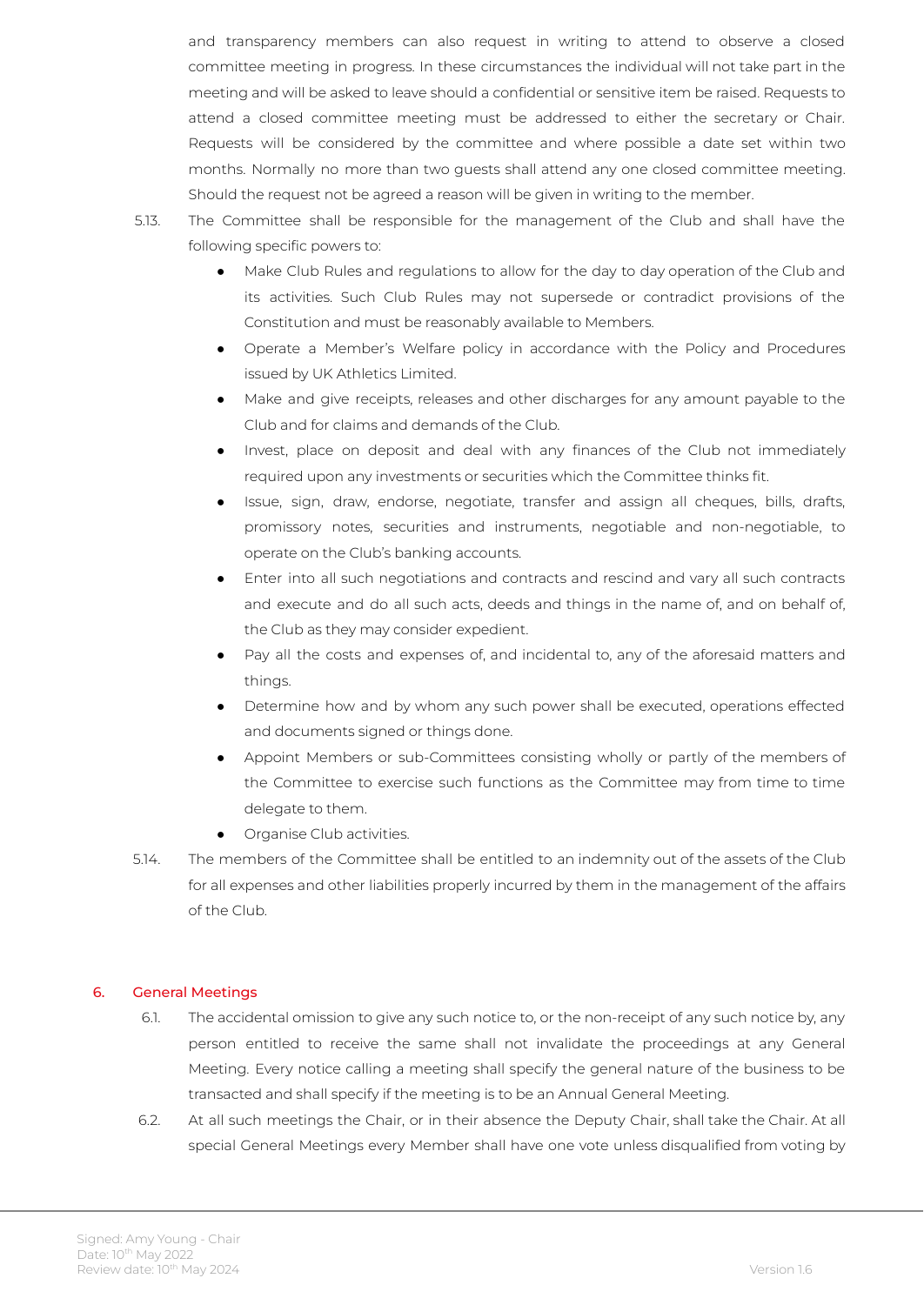the Constitution. Votes may be given personally or by proxy. Every resolution submitted to a meeting shall be decided by a show of hands and in the case of an equality of votes (on a matter on which the Chair has not voted) the Chair of the meeting shall have a casting vote.

- 6.3. The following rules shall apply to all General Meetings:
	- 6.3.1. The quorum for a General Meeting shall be thirty Members personally present and entitled to vote. No business shall be transacted at any special General Meeting unless the required quorum is present. If, within an hour following the time appointed for the meeting a quorum is not present, the meeting shall stand adjourned to a time and a place agreed by the majority of Members present. If, at such adjourned meeting a quorum is not present, those Members who are present shall be a quorum and may transact the business for which the meeting was called.
	- 6.3.2. All resolutions (and amendments thereto) shall be put to the meeting.
	- 6.3.3. Resolutions proposed for consideration by a General Meeting shall be submitted in writing to the Secretary at least two weeks before the date of the meeting.
	- 6.3.4. Amendments may be proposed at any time during debate, although the Chair shall have the right to require these to be put in writing together with the name of the proposer.
	- 6.3.5. The Chair shall deal with amendments in the strict order in which they are proposed, although he/she shall have the right to refuse amendments which negate the resolution. If an amendment to a resolution is proposed, no further amendments shall be proposed until the first is disposed of. If an amendment is lost, a further amendment may be moved to the original resolution but only one amendment shall be submitted to the meeting at one time; if an amendment to a resolution is carried, then the resolution as amended shall become the resolution to which further amendments may be proposed.
- 6.4. During the course of debate the proposer of a resolution may accept an amendment to the resolution, in which case the amended resolution shall become the resolution under debate. The proposer can withdraw a resolution or amendment. The resolution shall be debated and decided by the meeting.
- 6.5. The Chair of the General Meeting may, with the consent of the meeting, adjourn the same from time to time and from place to place but no business shall be transacted at any adjourned meeting other than the business left unfinished at the meeting from the point at which the adjournment took place.

#### 7. Annual General Meetings

- 7.1. Calling Of AGM: the Annual General Meeting of the Club shall be held within the months of April or May each year, on a date and at a reasonable time and place to be fixed by the Committee for the following purposes and order of business:
	- To receive from the committee an Annual Report, balance sheet and statement of accounts for the preceding financial year.
	- To elect the Officers and the Committee.
	- To decide on any resolution which may be duly submitted to the meeting as provided by these Rules.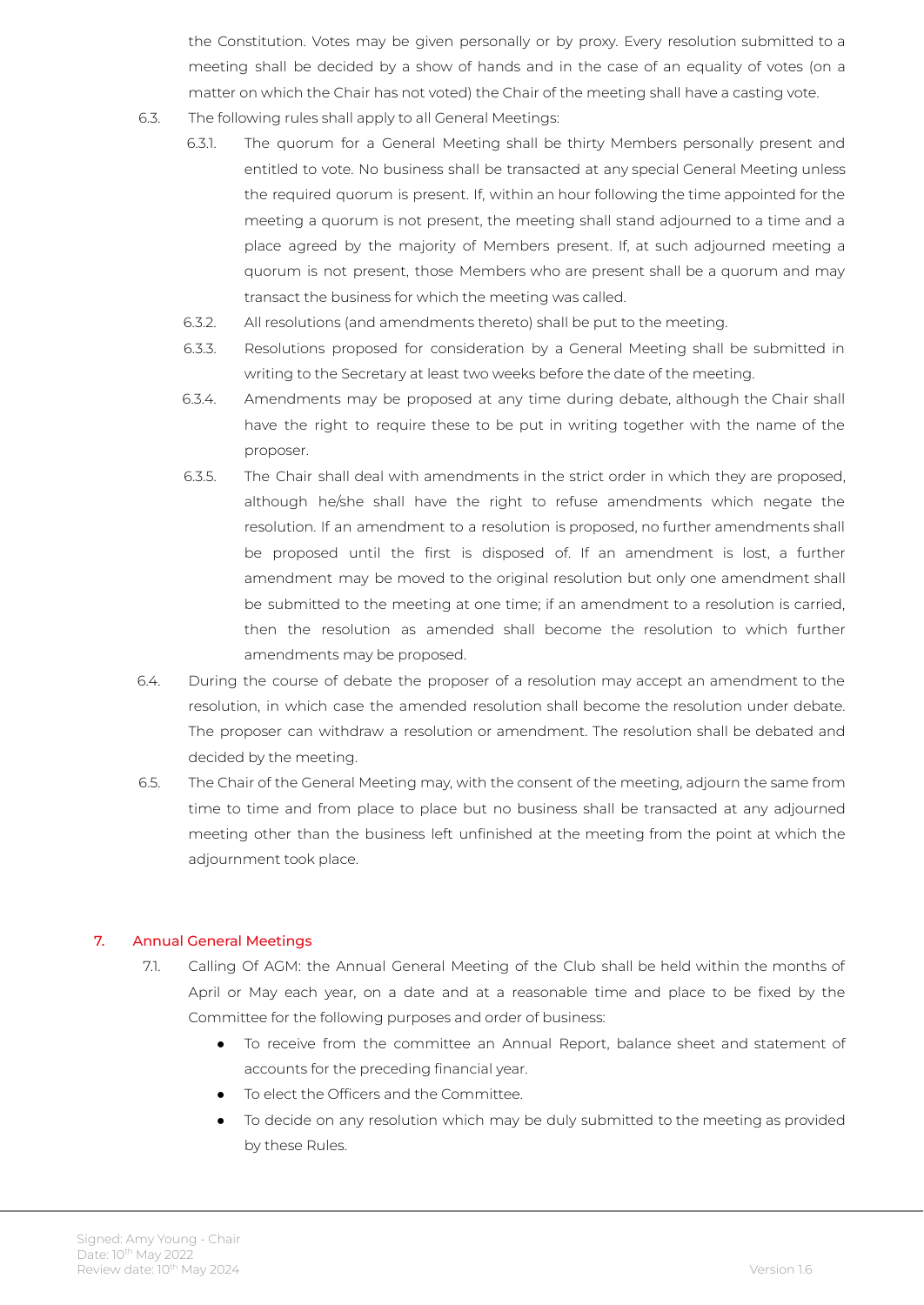- 7.2. Not less than three weeks notice of an Annual General Meeting specifying the place, day and time of the meeting shall be given to the Members.
- 7.3. The Annual General Meeting shall elect from those present a Returning Officer to oversee any elections conducted at the meeting.

#### 8. Special General Meetings

- 8.1. Not less than three weeks notice of a Special General Meeting specifying the place, day and time of the meeting shall be given to the Members.
- 8.2. The Secretary shall, on the requisition in writing (including email) of not less than twenty Members entitled to vote at such meetings, convene a Special General Meeting within four weeks of the receipt of the requisition stating the business to be raised. No other business is to be discussed at a Special General Meeting.

#### 9. Accounts

- 9.1. The Treasurer will ensure proper accounts are kept and provide Committee Members with accurate financial reports on at least a quarterly basis. The Club's financial records shall always be open to inspection by the Committee.
- 9.2. The Club's Financial Year shall run from April 1 to March 31 inclusive. The Treasurer shall present accounts for the previous Financial Year to the Annual General Meeting for consideration and copies of these will be available to Members at the meeting. If the Accounts are not accepted at the Annual General Meeting, a qualified Accountant may be appointed to investigate members' concerns.
- 9.3. The Club is a non-profit-distributing organisation. All surplus income or profits are to be reinvested in the club and will be used in furtherance of the Club's objects.
- 9.4. The Club may also in furtherance of the objects of the Club:
	- Sell and supply food, drink and related sports clothing and equipment.
	- Remunerate members for providing goods and services, provided that such arrangements are approved by the Committee (without the Member being present) and are agreed on an arm's length basis.
	- Pay in good faith interest on money lent by a Member at a commercial rate of interest; reimburse any Committee Member or Honorary Officer their reasonable and proper out of pocket expenses incurred on Club business; any premium in respect of the purchase and maintenance of indemnity insurance in respect of liability for any act or default of the Committee members in relation to the Club.
	- Pay for reasonable hospitality for visiting teams and guests.
- 9.5. No Member shall be paid a salary, bonus, fee or other remuneration for competing for the Club.

#### 10. Interpretation of Club Constitution & Rules

- 10.1. The Constitution may be added to, repealed, or amended by resolution at any Annual or Special General Meeting carried by a majority of at least two-thirds of the Members present.
- 10.2. The Committee shall be the sole authority for the interpretation of the Constitution and of Club Rules. The decision of the Committee upon any questions of interpretation or upon any matter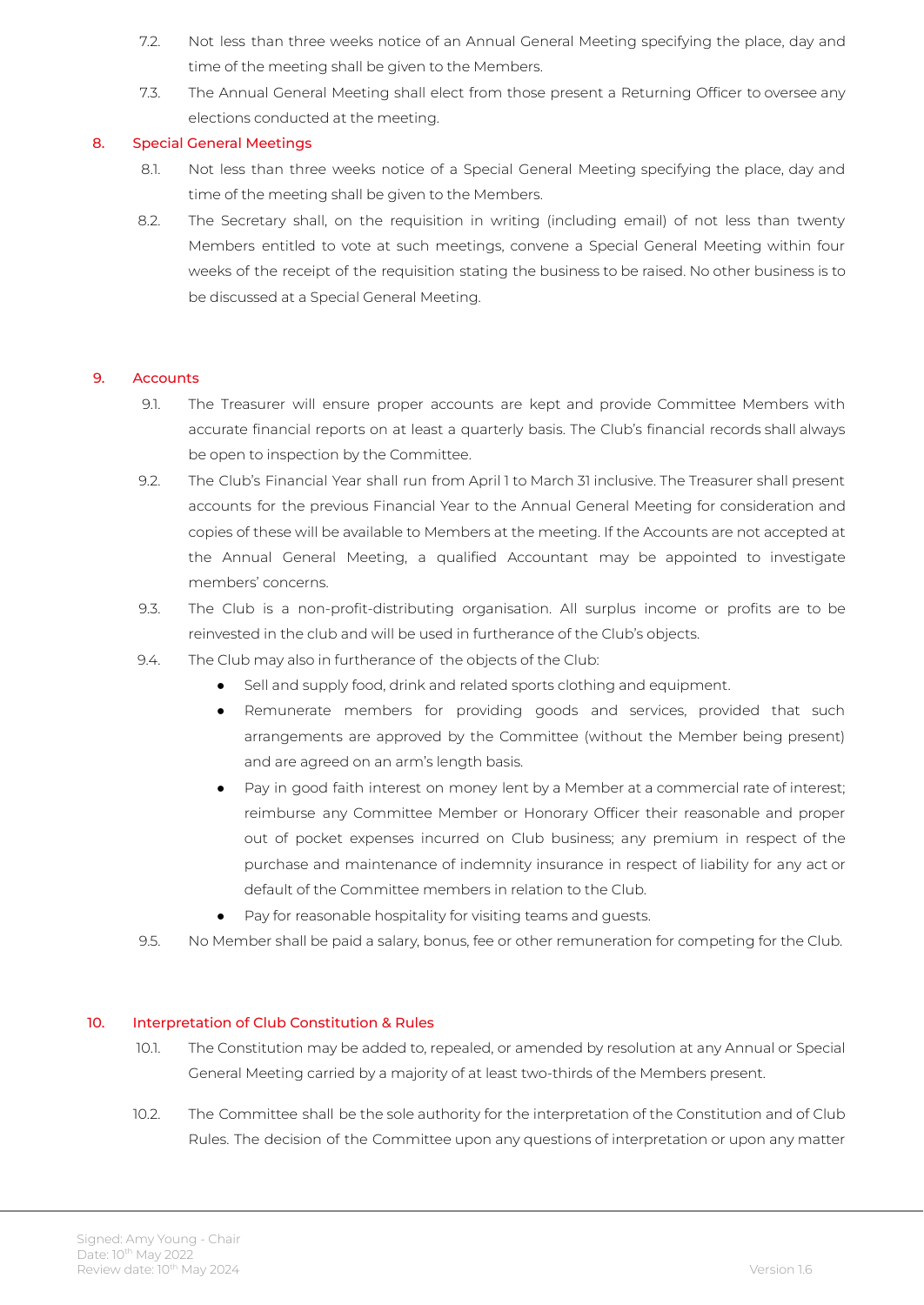affecting the Club and not provided for by the Constitution, shall be final and binding on the Members except if otherwise directed by the Club in a Special or Annual General Meeting.

#### 11. Dissolution of the Club

- 11.1. If at any special General Meeting a resolution for the dissolution of the Club shall be passed by a majority of the Members present, a further special General Meeting shall be convened, to be held not less than four weeks thereafter (of which two weeks written notice shall be given to each Member in addition to the other provisions for Notices), to further consider the matter.
- 11.2. The members may vote to wind up the Club if not less than three quarters of those present and voting support that proposal at a properly convened special General Meeting. If successful, the Committee shall proceed to realise the property of the Club and discharge all liabilities.
- 11.3. Any property remaining after the discharge of debts and liabilities of the Club shall be paid to or distributed to another community amateur sports club for road running or athletics, [or to UK Athletics Limited for use in community-related road running initiatives] or to a charitable organisation having similar objects and affiliations, as nominated at the Special General Meeting.

#### 12. Disciplinary Procedures

- 12.1. The Club shall not tolerate the physical or mental abuse, harassment, discrimination or defamation of any of its Members during, or subsequent to, Club Events. Any Member may be disciplined or excluded from membership of the Club if their conduct has been, or is likely to be, prejudicial to the interests of the Club. Exclusion will be agreed by resolution of a majority of at least two thirds of those present and voting at a properly convened Committee Meeting and at which no fewer than three of the total voting members of the Committee shall be present.
- 12.2. Such Member shall have one month's clear notice of the Committee Meeting sent to them, together with details of the case against them. The Member shall be entitled to attend the Meeting and be heard in defence, but shall not be entitled to be present at the voting or take part in the proceedings other than as the Committee shall permit. If the Member is a member of the Committee, he or she shall not be entitled to vote.
- 12.3. Any Member disciplined or excluded from the Club for disciplinary reasons may lodge an appeal with the Committee and shall thereupon have the right to demand that the matter be referred to three arbitrators: one chosen by the Committee, one chosen and paid for by the aggrieved party and one by the two arbitrators. In the event that the first two arbitrators fail to agree on a third, the third arbitrator shall be appointed by UK Athletics Ltd. Such arbitrators shall have the power by their award to annul the disciplinary action or exclusion, or to annul it subject to the performance of any condition, which the arbitrators may think fit to impose.